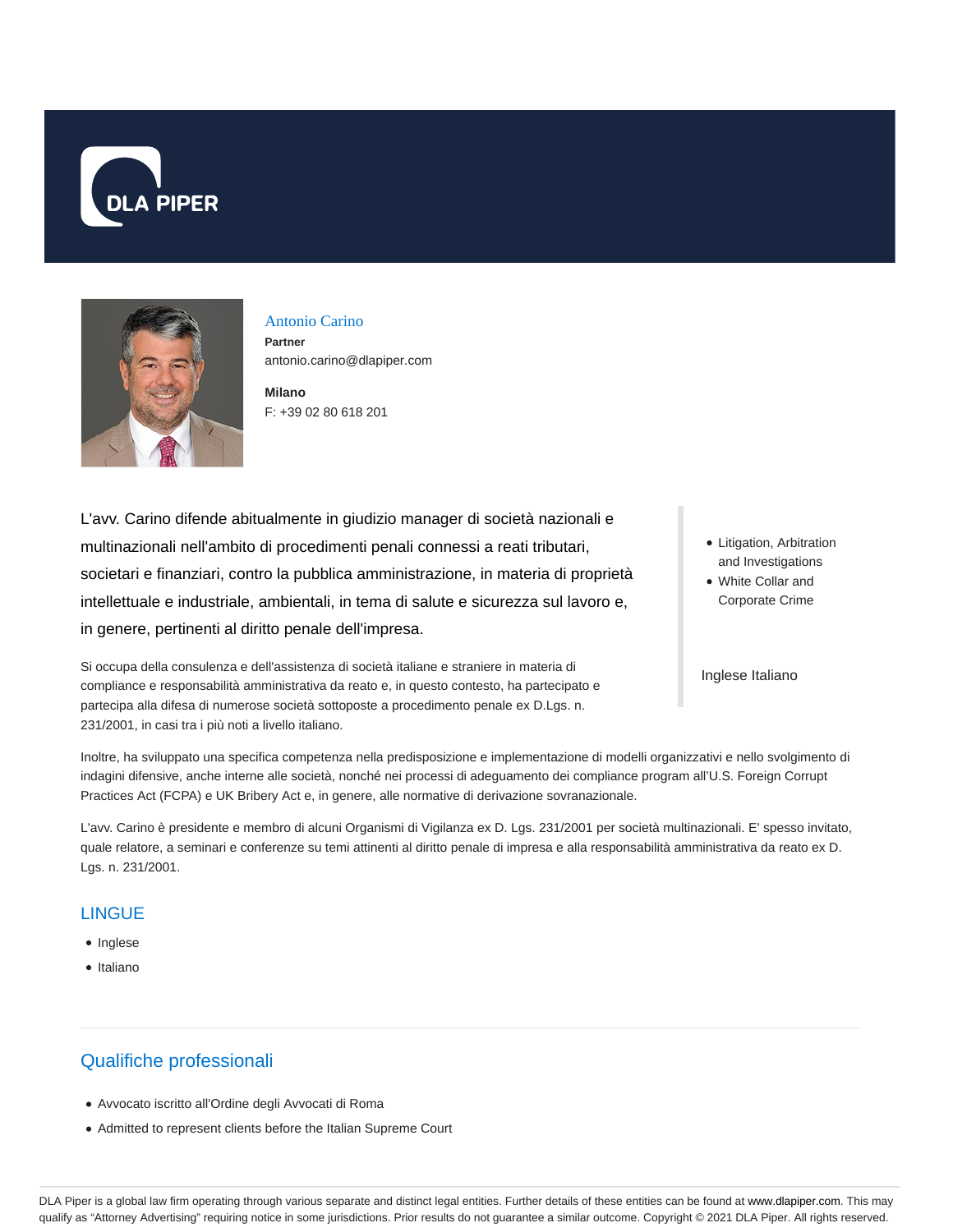# Riconoscimenti

Da diversi anni, Antonio è riconosciuto tra gli avvocati di spicco nelle analisi condotte da Acritas Stars (Acritas Stars 2017, 2018, 2019, 2020).

Antonio è classificato anche dalla guida internazionale Global Investigation Review:

"Antonio is esteemed for his ability to defend managers of Italian multinationals in tax and financial misconduct matters as well as a various workplace and environmental cases.", 2019

Antonio Carino è classificato tra i principali avvocati in ambito Compliance da Chambers and Partners Europe (dal 2016) e The Legal 500 (dal 2019 – a partire dall'introduzione di Compliance tra le aree di ricerca).

- "Antonio clients hail him as 'extremely knowledgeable.' ", Band 2 Chambers Europe 2020
- "Antonio Carino in Milan is a key adviser.", Legal 500 2019
- "The 'sharp and technically skilled' Antonio Carino assists with the drafting and implementation of organisational models, internal compliance programmes and internal investigations. His areas of expertise include anti-corruption, anti-money laundering, and health and safety compliance, including Law 231 and the Anti-Mafia Code.", Chambers Europe 2019
- "Antonio Carino's 'depth of knowledge is amazing'. ", Legal 500 2018
- "Antonio Carino has broad-ranging experience in the implementation of compliance programmes and defensive investigations. He assists corporate clients with white-collar crime matters, such as tax or financial violations. Sources praise him for his 'empathy and experience,' and one client notes: 'I was very impressed as he has strong market recognition and a lot of depth in his analysis. He really exceeded expectations in his willingness to listen and solve problems.' ", Chambers Europe 2018
- "Antonio Carino received a promotion to DLA Piper's partnership at the beginning of 2016. His varied expertise encompasses matters regarding workplace health and safety, the environment, defensive investigations and the implementation of compliance programmes. Along with his 'high moral standard and total professional integrity,' his clients value his 'out-of-the-ordinary client management skills'.", Chambers Europe 2017

Nel 2019, Chamber and Partners Global, inserisce DLA Piper nello Spotlight Table for International & Cross-Border Capabilities grazie alle capacità dimostrate dal team di White Collar Crime in Italia:

"Its top-notch compliance and white-collar crime teams are especially active in assisting clients on an international level, regularly calling on DLA Piper's offices in other countries. The firm is able to handle parallel proceedings, taking place across multiple jurisdictions. […] The DLA Piper white-collar crime team in Italy has a great connection with white-collar crime departments in DLA Piper's foreign offices. This guarantees a very integrated and international approach in dealing with transnational matters." , Chambers Global 2019

Sin dall'introduzione di White Collar Crime tra le aree di ricerca per la guida legale internazionale Chambers and Partners Europe nel 2019, Antonio Carino è classificato tra i migliori avvocati in quest'ambito:

- "Antonio Carino of DLA Piper LLP represents international and domestic corporates involved in criminal liability proceedings, as well as corruption, fraud and tax fraud. Interviewees underline his 'strong expertise and excellent strategy and competence in litigation proceedings.' ", Chambers Europe 2020
- "Antonio Carino of DLA Piper Italy is active in corruption cases and advises on criminal law relating to tax or financial violations. Clients admire Carino's commercial approach, with one interviewee reporting: 'He has a great understanding of companies' business needs, providing them with the best and most practical solutions.' "

# Formazione

Laurea in Giurisprudenza, Università di Roma "La Sapienza".

### Associazioni professionali

- Membro di AODV 231
- Membro dell'Osservatorio 231